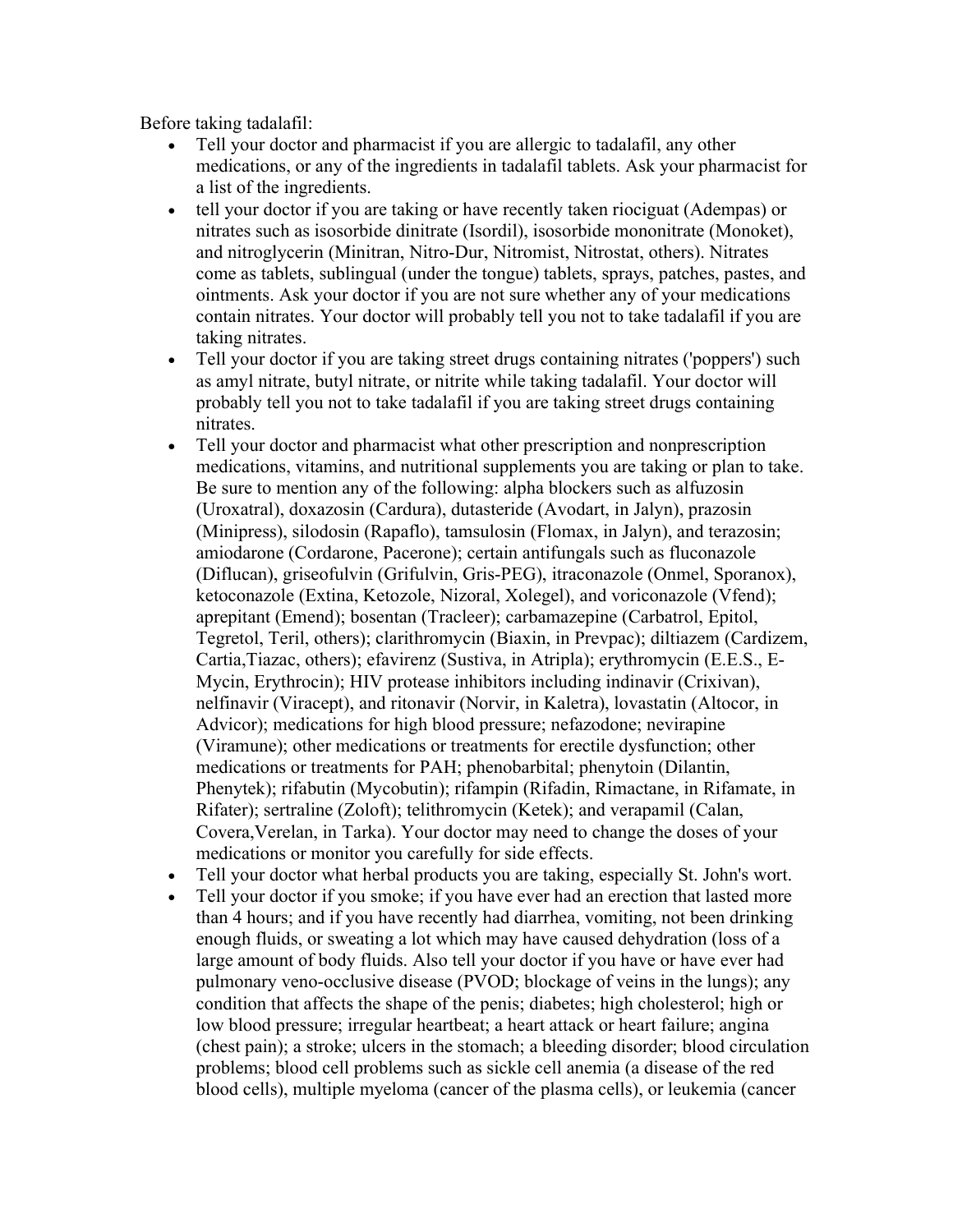of the white blood cells); or heart, kidney, or liver disease. Also tell your doctor if you or any of your family members have or have ever had an eye disease such as retinitis pigmentosa (an inherited eye condition that causes loss of vision) or if you have ever had sudden severe vision loss, especially if you were told that the vision loss was caused by a blockage of blood flow to the nerves that help you see.

- if you are a woman and you are taking tadalafil to treat PAH, tell your doctor if you are pregnant, plan to become pregnant, or are breastfeeding. If you become pregnant while taking tadalafil, call your doctor.
- If you are having surgery, including dental surgery, tell the doctor or dentist that you are taking tadalafil.
- Talk to your doctor about the safe use of alcoholic beverages during your treatment with tadalafil. If you drink a large amount of alcohol (more than five glasses of wine or five shots of whiskey) while you are taking tadalafil you are more likely to experience certain side effects of tadalafil such as dizziness, headache, fast heartbeat, and low blood pressure.
- If you are taking tadalafil to treat erectile dysfunction, tell your doctor if you have ever been advised by a health care professional to avoid sexual activity for medical reasons or if you have ever experienced chest pain during sexual activity. Sexual activity may be a strain on your heart, especially if you have heart disease. If you experience chest pain, dizziness, or nausea during sexual activity, call your doctor immediately or get emergency medical treatment, and avoid sexual activity until your doctor tells you otherwise.
- Tell all your health care providers that you are taking tadalafil. If you ever need emergency medical treatment for a heart problem, the health care providers who treat you will need to know when you last took tadalafil.
- Talk to your doctor about eating grapefruit and drinking grapefruit juice while taking this medicine.

What should I do if I forget a dose?

 If you are taking tadalafil for erectile dysfunction on a regular schedule, take the missed dose as soon as you remember it. However, if it is almost time for the next dose, skip the missed dose and continue your regular dosing schedule. Do not take a double dose or more than one dose per day to make up for a missed one.

If you are taking tadalafil for PAH or BPH, take the missed dose as soon as you remember it. However, if it is almost time for the next dose, skip the missed dose and continue your regular dosing schedule. Do not take a double dose to make up for a missed one.

Tadalafil may cause side effects. Tell your doctor if any of these symptoms are severe or do not go away:

- Headache
- Indigestion or heartburn
- Nausea
- Diarrhea
- Flushing
- Pain in the stomach, back, muscles, arms, or legs
- Cough